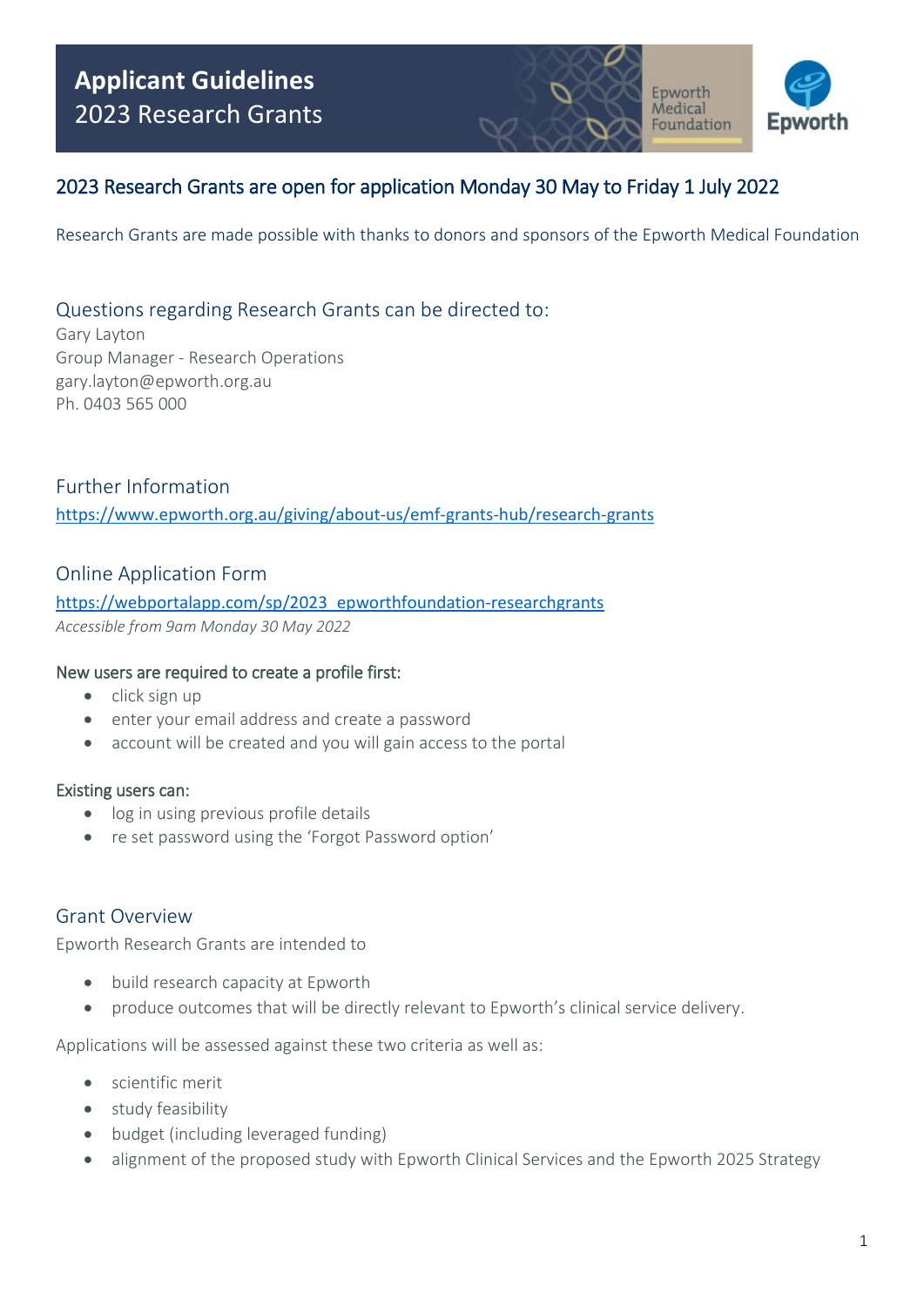



### Important Dates

| Monday 30 May 2022      | Applications Open                                             |  |
|-------------------------|---------------------------------------------------------------|--|
| Friday 1 July 2022      | <b>Applications Close</b>                                     |  |
| November 2022           | Outcomes advised                                              |  |
| Monday 5 December 2022  | Presentation of Award at the Mackenzie Dinner                 |  |
| Monday 6 March 2023     | Final date for initiating grant                               |  |
|                         | Grants not initiated by this date will have funding withdrawn |  |
| Sunday 31 December 2023 | Grants expire                                                 |  |
|                         | Funds not spent by this time will be returned to the Epworth  |  |
|                         | <b>Medical Foundation</b>                                     |  |

### Grant Availability

The total funding pool will be split across the follow categories

| <b>Grant Amount</b> |
|---------------------|
| \$10,000 each       |
| Multiple available  |
| \$30,000 each       |
| Multiple available  |
| Up to \$25,000      |
| Up to \$65,000      |
| Up to \$75,000      |
| Up to \$140,000     |
|                     |

## Eligibility Criteria

- 1. Applications for funding will only be considered for research projects to be primarily undertaken at Epworth HealthCare
- 2. The Principal Investigator must be an Epworth full time or part time employee or accredited clinician with the majority of their private practice at Epworth. Casual Epworth employees are not eligible.
- 3. If the Principal Investigator is an early career researcher or novice (no more than five years since their most senior post-graduate qualification) they must be supported by a senior researcher who holds an appointment at Epworth
- 4. An applicant may only submit one grant application for the funding round
- 5. Applications must include a 2-page CV (see page 7) for the PI and senior supervisor/mentor

#### Applications that do not meet all criteria will not be considered.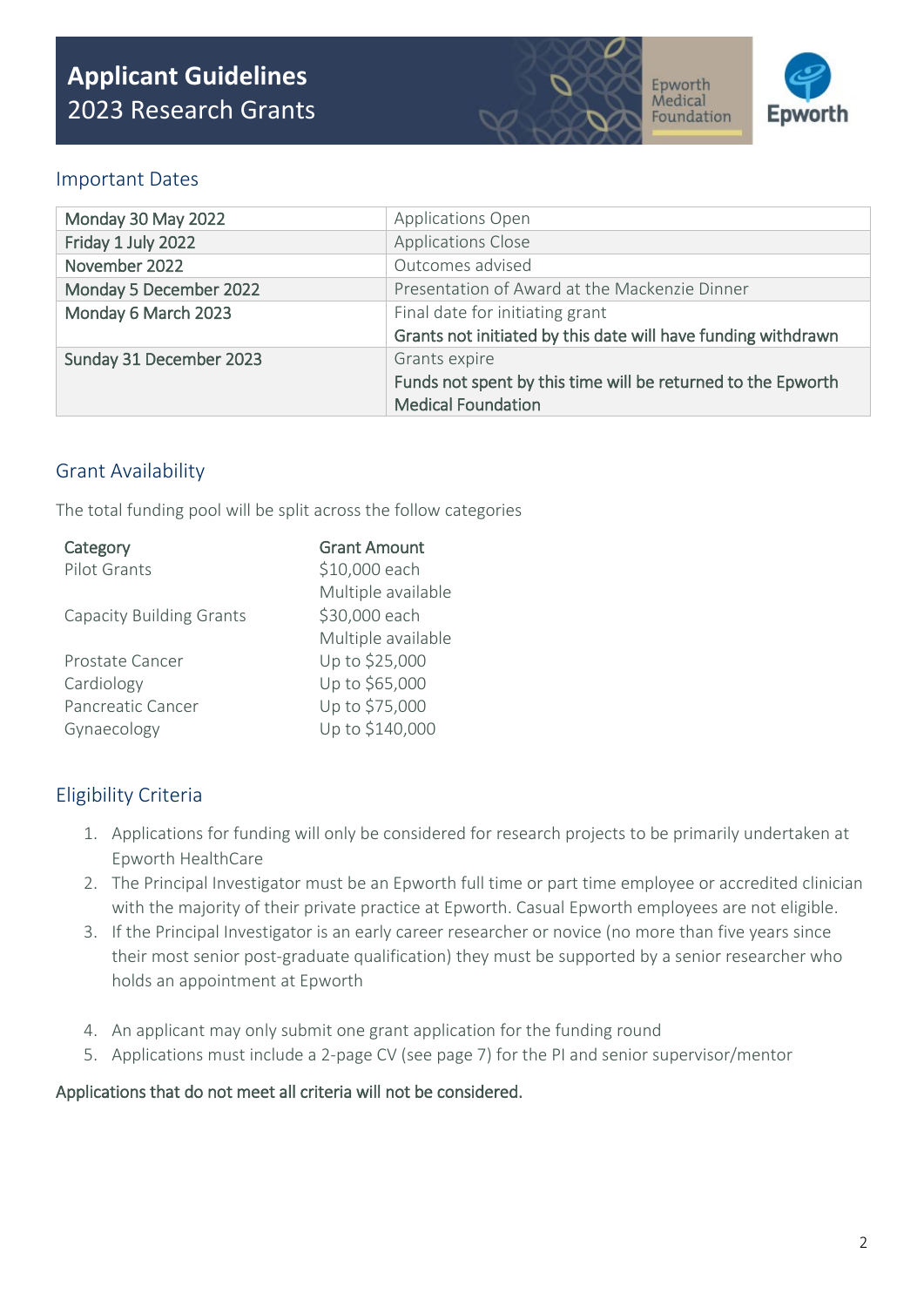



## Selection criteria

- 1. The project must be well designed and feasible within the grant period
- 2. Projects must seek to produce direct or indirect improvement in patient outcomes or organisational processes and align with Epworth's clinical service delivery and research strategy (see page 6).
- 3. Applicants should outline any consumer or carer engagement in the design, intended conduct and implementation of outcomes
- 4. Statistical validity and scientific merit must be demonstrated by providing evidence of statistician input into the study design as appropriate
- 5. A comprehensive study budget must be provided
- 6. Consideration will be given to applicant's previous compliance history within the EMF Grants Program

Wherever possible, applicants should aim to demonstrate how they have partnered with patients or carers in the design of the project and how they will be engaged during the project and in implementing any outcomes.

Those early career investigators or clinicians and non-clinicians who may not have previously conducted a research project will be required to nominate a suitably qualified and experienced academic mentor who will supervise them to ensure success of their project.

#### Application Budget

Principal investigators are required to consider the following Epworth research ethics, governance statistical support and laboratory expenditure items in their budget. Essential / required services are marked with an asterisk (\*\*) and these services are accessible by contacting the Research Governance and Development Unit at Epworth, [research@epworth.org.au](mailto:research@epworth.org.au) 

| Expenditure item                                                | Cost                                                                                                    | <b>Activity details</b>                                                                                                                                                                                                                                                       |
|-----------------------------------------------------------------|---------------------------------------------------------------------------------------------------------|-------------------------------------------------------------------------------------------------------------------------------------------------------------------------------------------------------------------------------------------------------------------------------|
| Research and Governance<br>Office -Review **                    | \$650                                                                                                   | Research and Governance Office - Review                                                                                                                                                                                                                                       |
| Site Ongoing research<br>governance annual<br>administration ** | \$300                                                                                                   | Implementation of the Epworth Research<br>Quality Management System and Research<br>Management Framework                                                                                                                                                                      |
| HREC Review Fees - Initial<br>and subsequent reviews<br>$**$    | As charged by the external<br><b>HREC</b> committee<br>performing the review                            | Cost of the external HREC review                                                                                                                                                                                                                                              |
| Statistical advice and<br>support                               | Initial consultation and<br>advice up to 3 hours: No<br>charge.<br>Work performed thereafter:<br>\$75/h | Supporting high quality research that is<br>acceptable for publication. Consultations<br>and assessment of the research project to<br>determine appropriate statistical analysis<br>methods. Assistance with development of<br>hypotheses, outcome measures and<br>endpoints. |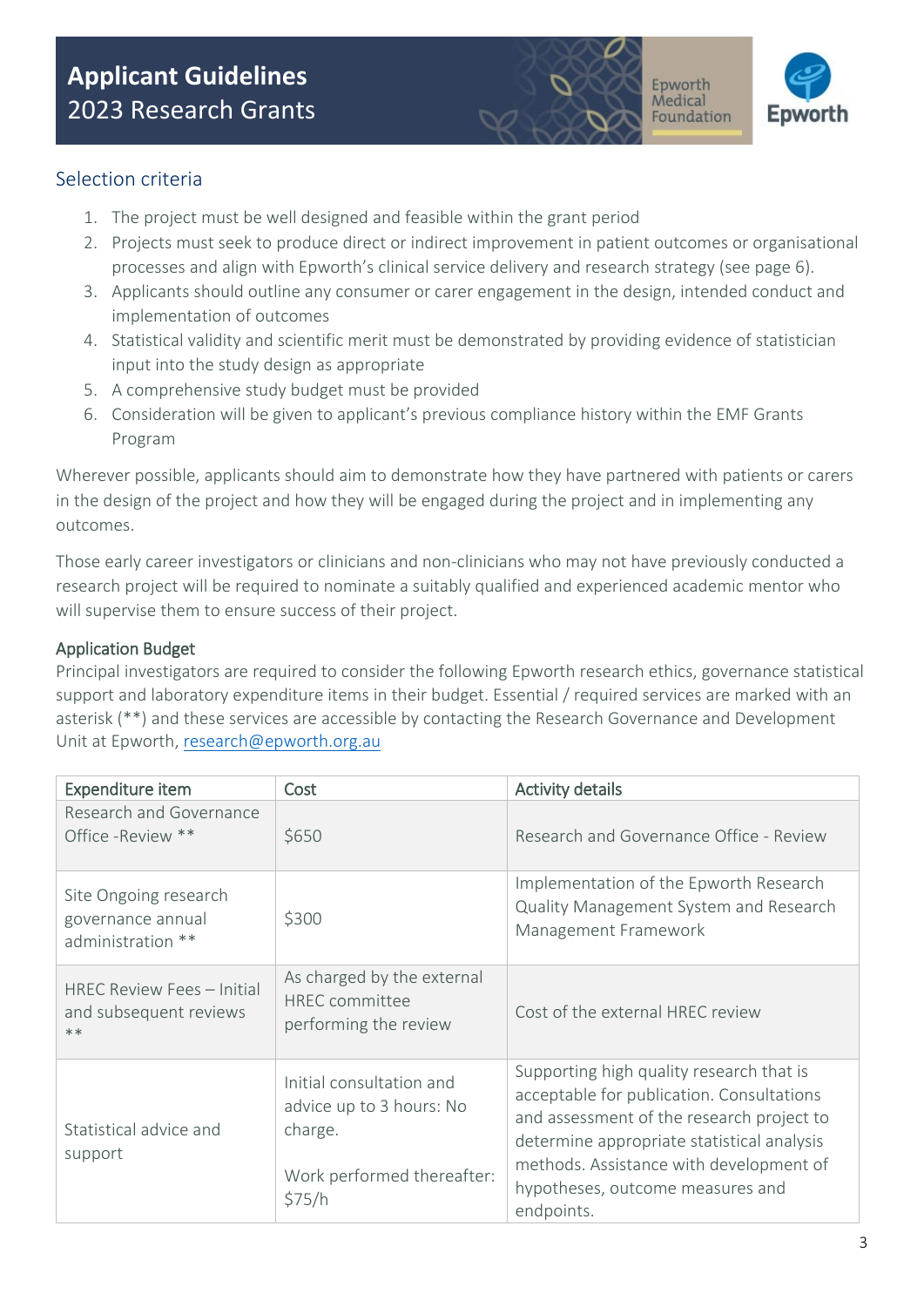



|                                     |                                                                                                                                                                                                                           | Assistance with writing protocols, methods<br>and papers. Conduct of the analysis                                                                                           |
|-------------------------------------|---------------------------------------------------------------------------------------------------------------------------------------------------------------------------------------------------------------------------|-----------------------------------------------------------------------------------------------------------------------------------------------------------------------------|
| Laboratory resources and<br>support | Initial consultation and<br>advice up to 3 hours: No<br>charge.<br>Work performed thereafter<br>will be guided by a feasibility<br>assessment that will have a<br>tiered approach                                         | Supporting sample handling, processing and<br>coordination (including laboratory<br>equipment servicing and general<br>consumables).                                        |
| Publications                        | No additional funds, on top<br>of the original grant, are<br>available for publications. If<br>you intend to use grants<br>funds to support publication<br>costs this should be<br>included at the time of<br>application | Any intended publications should be shared<br>with Epworth Research Directors (Professor<br>Winship) for review and endorsement prior<br>to being submitted for publication |

### Clinical Specific Grants

In addition to the above criteria for clinical specific grants, where a Research Centre of Excellence exists, preference will be given to those who have consulted with and intend to partner, collaborate and manage their grant under the Centre.

Details of the applicable grants and contact details are listed below -

| Prostate Cancer                                                                              | Up to<br>\$25,000  | Thili Chengodu<br>Research Program Manager<br>EJ Whitten Prostate Cancer Centre at Epworth<br>thili.chengodu@epworth.org.au<br>0415 536 003 |
|----------------------------------------------------------------------------------------------|--------------------|---------------------------------------------------------------------------------------------------------------------------------------------|
| Pancreatic Cancer                                                                            | Up to<br>\$55,000  | Dr Caroline Le<br>Research Program Manager<br>Jreissati Family Pancreatic Centre at Epworth<br>caroline.le@epworth.org.au<br>0400 588 030   |
| Gynaecology<br>Applications should be<br>primarily based upon the<br>gynaecology discipline. | Up to<br>\$110,000 | Dr Marcus Carey<br>Centre Director<br>Pelvic Floor Centre of Excellence at Epworth<br>marcus.p.carey@gmail.com<br>$(03)$ 8383 7977          |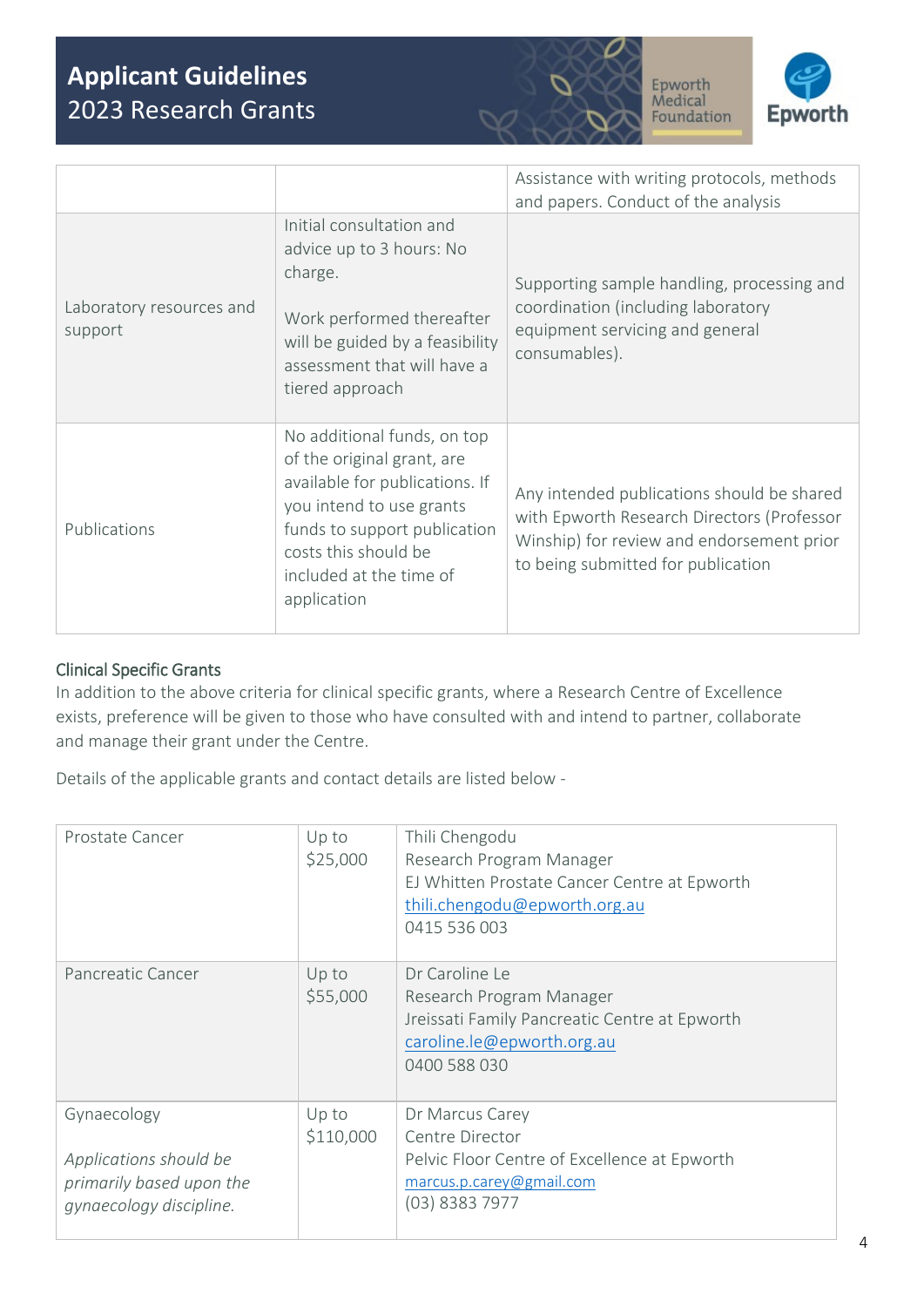



*Applications with an alternative focus, and working with gynaecology patients, will not be considered under this category* 

Dr Sarah Carson, Senior Research Fellow & Research Program Manager Julia Argyrou Endometriosis Centre at Epworth [Sarah.Carson@epworth.org.au](mailto:Sarah.Carson@epworth.org.au)  0401 003 452

## Conditions of Award

- 1. Successful projects must obtain Epworth Research Governance Office authorisation, including ethics approval where relevant, before funds will be accessible
- 2. Studies must be completed by 31 December 2023. Any unspent grant funding will be returned to the Epworth Medical Foundation on this date.
- 3. Studies must be initiated by 6 March 2023, otherwise funds will be with withdrawn
- 4. All funded projects undertaken at or under the auspices of Epworth, or involving Epworth staff, patients or resources, must acknowledge Epworth in the institutional affiliations for any external presentations, publications or other dissemination of the study plan or results
- 5. Principal Investigators are expected to participate in broader research initiatives at Epworth, including the submission of a poster as part of the annual Research Month celebrations.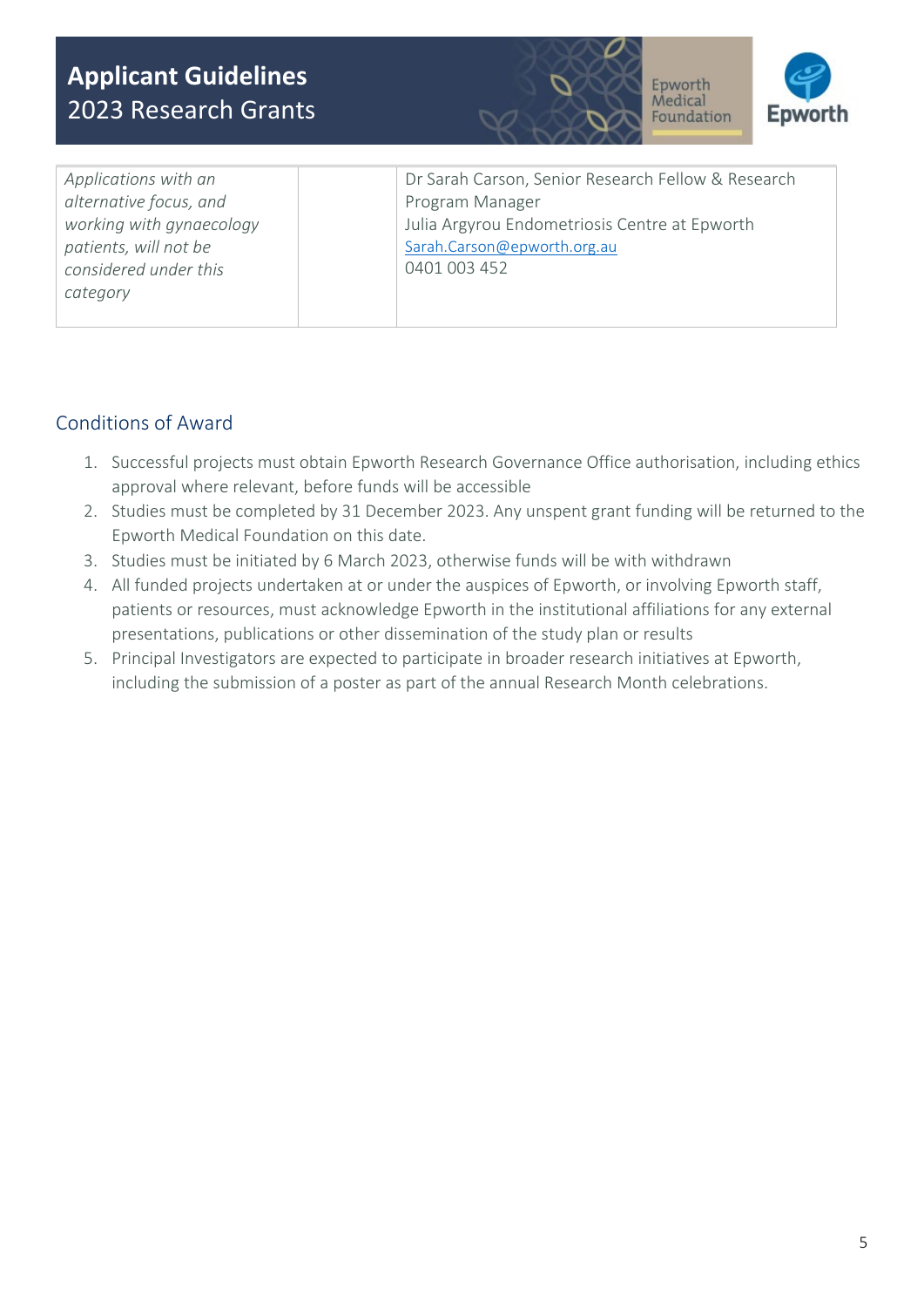



## Appendix

#### Epworth 2025 Strategy

<https://www.epworth.org.au/who-we-are/strategic-intent>



### Epworth Research Strategy